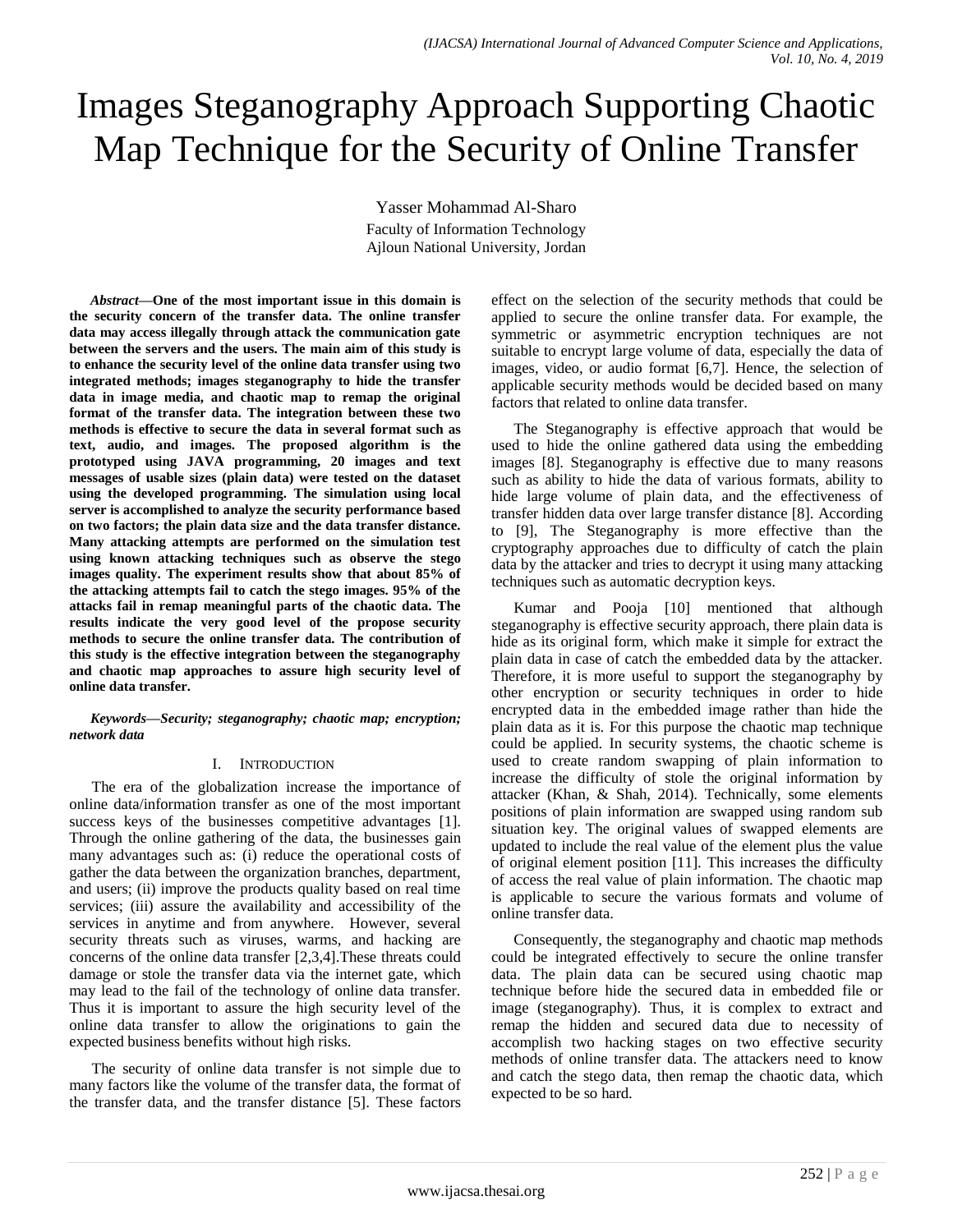Keep in mind the above discussion, the main aim of this study is to enhance the security level of the online transfer data using two integrated methods (steganography and chaotic map). In this study, the algorithm of the proposed methods would be suggested, the prototype of the algorithm will explain, and the experiments tests would be conducted. The next section discusses the related works in order to construct the propose algorithm, the third section will explain the details of the research methods, section 4.0 discusses the findings, and lastly, Section V provides the study conclusion and the future works.

# II. RELATED WORKS

Mollah et al. [6] explain the three junctions of the security of online data transfer; security of the users' devices, server security, and the security of communication paths. Most of data attacks are happen at the communication path [12], which represents the wire or wireless connection between the server and the users' devices.

The researchers propose several security methods to improve the security level of the transfer data via the online connections. The symmetric and asymmetric data encryption methods are effective to secure the textual plain data [6, 7, 13]. Although the data encryption is not expensive earthier in time or money, the symmetric and asymmetric is not effective for the large volume data such as images, audio or video.

Other researchers propose the load balancing method to assure that the transfer data is not holding in the connection paths due network traffic [14-17]. The load balancing technique aims to analyze the free connection paths and estimate the transfer paths of the whole data or blocks of data. This technique is helpful to reduce the opportunity of attack the hold data in the connection paths. The main drawback of load balancing is the possibility of rapid change in the network traffic, which require costly requirements of pre-paths booking. On other hand, the balancing technique is based on transfer the data as its plain form without encryption processes. Therefore, the risk of attack the data will be high.

Furthermore, the offloading transfer techniques is security methods that proposed by many researchers [12, 18- 21]. The offloading is based on reduce the online processes of data transfer as possible as can. The online connections are for the purpose of data transfer between the organization server and the online server. Hence, the data via offline mode can be gathered between the organization server and the users. Although, the offloading technique reduce the number of online connections, the organization need to have expansive network requirements such as offline servers and offline connections based on wire technology.

Additionally, the researchers suggested the devices signatures to improve the security level of online connections [22-24]. The signatures of users' devices can be defined in advance to access the services of online data transfer. The strange signature will be prevented from access the network services. Device signature is effective in case of small number of users or specific network services in the organizations. It is not possible to define the large number of signatures of users' devices, especially when the online services are global for all possible users such as yahoo email.

The steganography is proposed by many researches as effective security method to hide the plain data in embedding files such as images [25- 27]. Hence, it is difficult to detect the embedding files and extract the plain data from these files. Mahajan and Kaur [5] surveyed the main factors that could improve the steganography effectiveness. The main analyzed factors are the plain data characteristics (such as format and size), embedding files characteristics, and the data transfer distance. The selection of the embedding files is affected by the plain data characteristics and the transfer distance. The speed of data transfer is important to minimize the data attacking that may cause due to data holding/waiting in the transfer paths. Hence, it is not recommended to use large size of embedding files for steganography. Hence, the steganography effectiveness can be assured through use supporting techniques to strength the plain data security using suitable size of embedding files.

Sedighi et al. [26] discuss the steganography processes and calculations as Fig. 1 illustrates. The most useful embedding file that could use in the steganography is the image type. In order to assure effective stego processes, the candidate embedding image should be analyze (like variance estimation and detectably calculation) to deicide the most suitable part to hide the plain data. The main purpose here is the hide the plain data in embedding image that hard to be observed by the attackers. Thus, the plain data would code in a manner that not-effect on the quality of the embedding image.

Sedighi et al. [26] founded that it is effective to hide the plain data in a part of embedding image based on two main processes. Firstly, analyze the quality and variance of the embedding image based on the following equation:

R (β) =  $\sum H(\beta n)$ , Where R (β) is the lightness volume of the image parts. (1)

Based on the above equation it is useful to hide the plain data in the most lightness part. The second process is to decide what the pixels that can be replaced by the plain data with minimum effect on the selected part quality, and this can be obtained using the following equation:

$$
D(x,y) = \sum \rho n[xn ! = yn],
$$
 (2)

Where  $\rho n \geq 0$  is the cost of changing pixel xn tied to  $\beta n$  via: βn= e λρn/1 + 2 e λρn, with λ > 0 determined from the payload constrain of the Equation #1



Fig. 1. Steganography Processes (Sedighi et al., 2016).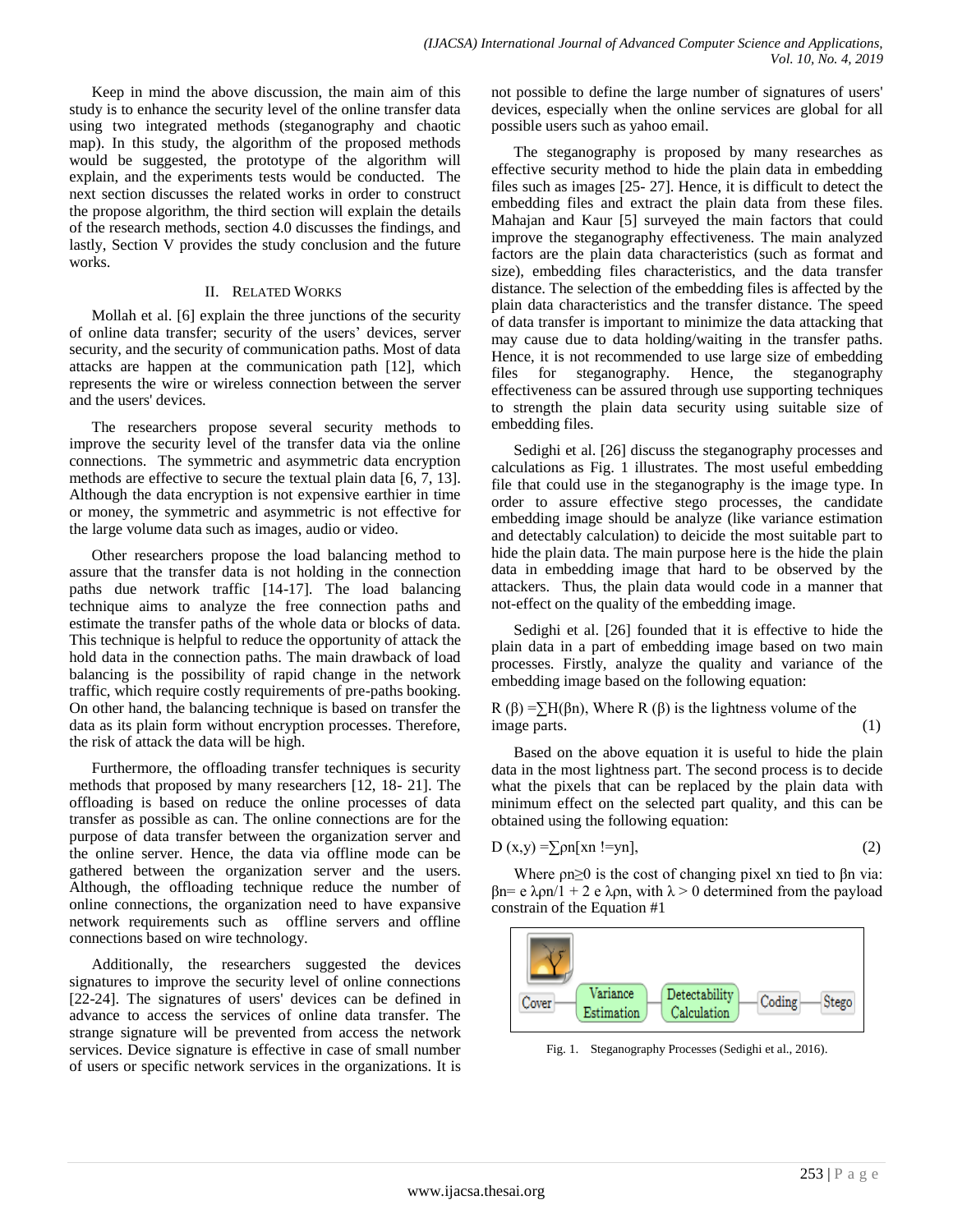Another effective security technique is the chaotic scheme, which is used to create random swapping of plain dta to increase the difficulty of stole the original information by attacker [23]. The chaotic can be described in four main points which are: (1) permutation, where the values of the selected bits/pixels in the plain data are updated as the value of the pixel/bit plus the value of the position. Here it is necessary to work based on permutation to simplify the remapping of the updated data; (2) substitution, whereby the position of each updated bit/pixel is swapped with other bit/pixel. The Desubstitution key is necessary to be known by the destination. The permutation and substitution rounds are depend on the data size; (3) De-substitution data using the key that owned by the destination; (4) De-permutation the data using the key that owned by the destination [11]. The main advantage of the chaotic map is the possibility to deal with plain data of various sizes and different format. However, the drawback of this technique is possibility to attack the data through trying to know the De-permutation and De-substitution keys.

Table I summarizes the advantages and disadvantages of the reviewed security methods and techniques. It can be concluded that the most useful integration could happen between the steganography method and the chaotic map technique.

# III. RESEARCH METHODS

As concluded from the above section the integration between the steganography and the chaotic map could conduct effective security level of the online transfer data. The scope of this study is the protection of online transfer data of text and image format due to wide using of these formats in the transferring processes. Fig. 2 illustrates the proposed integration processes. Firstly, the plain data will be protected using chaotic map technique through the permutation and substitution phases. The de-fusion key in each phase will be produced to simplify the remapping of the plain data. The suggested permutation rounds are 200 due to size of the plain data, which will explain in the dataset features in this section. The substitution rounds are 100 (half of permutation rounds). Each two permutation bits/pixels (two permutation rounds) will substitute in one round.

As illustrates in Fig. 2, after conduct the chaotic map processes, the produced data will processed by the steganography method. The format of embedding file is images due to effectiveness of hide the data in images with low affections on the images quality. Thus, the attacker will found difficulty in detecting the embedding images. The steganography processes are: (i) detect the most lightness parts in the embedding images using equation 1; and (2) replace the detected parts by the data that already processed by the chaotic map. In total, the chaotic technique will remap the plan data to increase the difficult of get meaningful data, and the steganography hide the chaotic data to increase the difficulty of catch the online transfer data. Hence, it is hard to attack the protected images using two effective and integrated security approaches (steganography and the chaotic map).

| TABLE I. | SUMMARY OF SECURITY METHODS AND TECHNIQUES |
|----------|--------------------------------------------|
|          |                                            |

| <b>Source</b>           | <b>Security technique</b>  | <b>Advantages</b>                                                             | <b>Disadvantages</b>                                                                        | Conclusion                                                                                                       |
|-------------------------|----------------------------|-------------------------------------------------------------------------------|---------------------------------------------------------------------------------------------|------------------------------------------------------------------------------------------------------------------|
| [6, 7, 13]              | Data encryption            | -Not expansive<br>-fast processes                                             | - Used for textual plain data only.<br>- challenges in handle the large<br>data volume.     | Can be used for online data<br>transfer of texts. however, it is<br>not recommended for the large<br>data sizes. |
| [14, 15, 16, 17]        | Load balancing             | -Avoid the data holding in<br>the online connections.                         | - The data not encrypted.<br>- The unexpected traffic may<br>happen when transfer the data. | Can be used as supportive<br>technique beside other data<br>security methods.                                    |
| [12, 18, 19, 20,<br>211 | <b>Offloading Transfer</b> | -Reduce the online<br>connections between the<br>users and the online server. | - Require expansive requirements.                                                           | Can be used for local services<br>of the organizations.                                                          |
| [22, 23, 24]            | Device signature           | - prevent the strange devices<br>from accesses the network<br>services.       | - not possible for open access<br>services of undefined users such as<br>vahoo email.       | Used for limit services of online<br>data transfer.                                                              |
| [25, 26, 27]            | Steganography              | - Difficulty of detect the<br>embedding files.                                | - The plain data is Hide as its<br>original form.                                           | Need to be supported by other<br>technique.                                                                      |
| [11, 23]                | Chaotic Map                | - Deal with data of various<br>sizes and formats.                             | Ability to handle the De-<br>permutation and De-substitution<br>keys.                       | Can be use as supportive<br>technique rather than main<br>technique.                                             |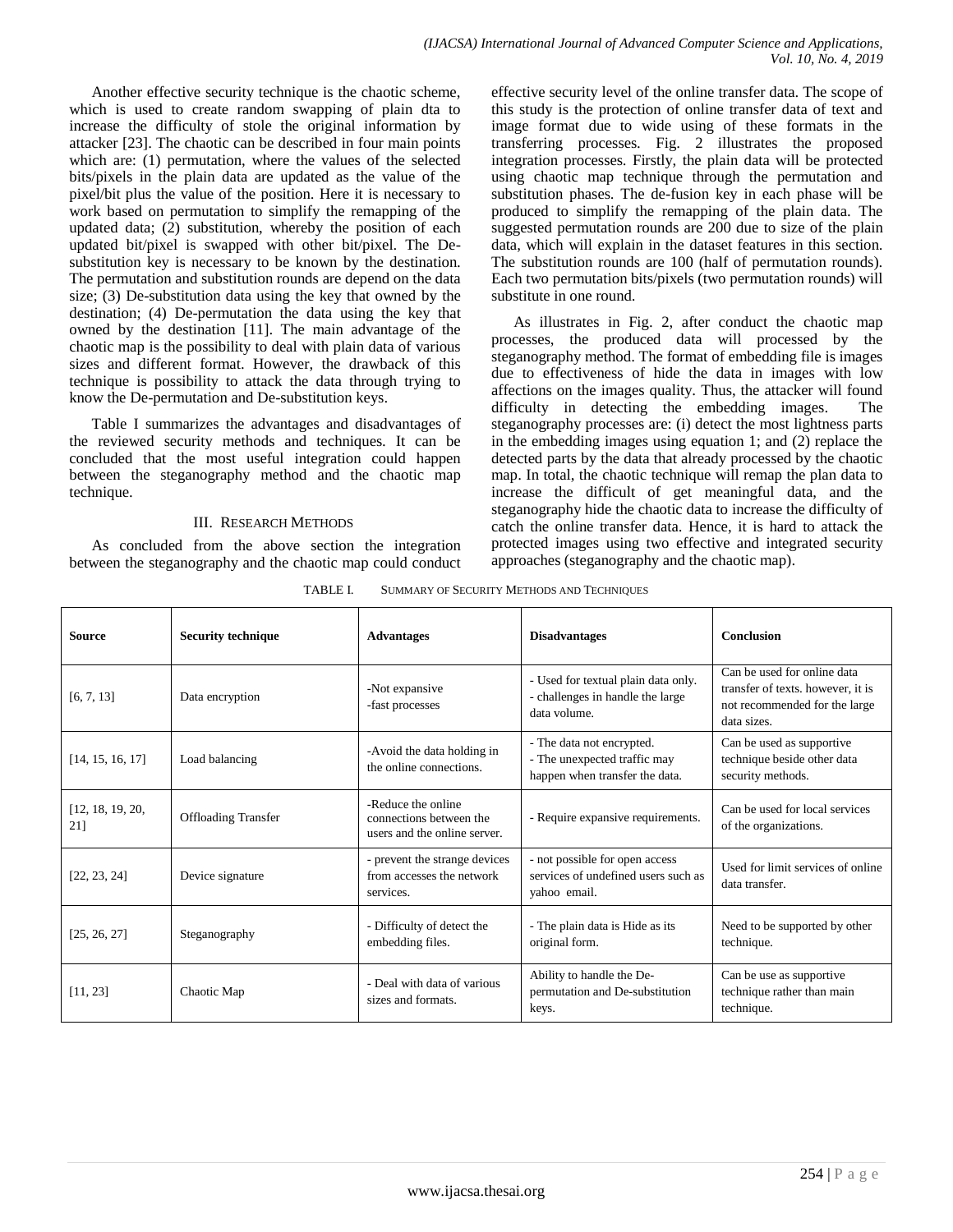100 rounds



Fig. 2. Methods Design.

Based on the proposed methods in this study, a prototyping using Java programming language is developed to handle the following algorithm:

- *1. Get plain data (text or image).*
- 2. Select 200 bits/pixels randomly.
- 3. The value of each selected bit/pixel= the value of the bit/pixel + the value of the current position.
- 4. Store the permutation key that used in previous step.
- 5. Randomly swap each bit/pixel in step 3 and with pair bit/pixel.
- 6. Store the permutation key that used in previous step.
- 7. Store the produced data
- 8. Detected the lightness of the embedding image: R (β) =  $\sum H(\beta n)$
- 9. Hide the data in step 7 in the detected part in step 8: D  $(x,y) = \sum \rho n[xn := yn].$
- 10. Save the embedding image that contains the swapped plain data.

The dataset of this study is composed of the embedding image for the purpose of steganography, and this dataset is adopted by Mahajan & Kaur (2012) study for purpose such as steganography. The dataset is called Kodak which consists of 12 testing image of different features. The main features in dataset images are the quality (PSNR) and images dimensions. These features play important role in increase the steganography effectiveness. Table II summarizes the features of the steganography dataset.

In order to test the algorithm prototyping based on the experimental database, a network simulation is conducted using MATLAB distributed toolbox. Through this toolbox the online data transfer is simulated between two users over large transfer distance i.e. 5000 KM. The simulation includes many attacks techniques that produced at the connection paths of the simulation while transfer the data. The steps of the used attacking techniques are adopted from da Silva et al. [29] and Van Den et al. [30]. The adopted steps are programmed and simulated using MATLAB, and the main attacks techniques are as the following [31]: (1) Traffic analysis: this technique work on detect the embedding files of sizes over the usual or standard sizes i.e. image of size in MBs. This technique can be used to detect the embedding images of steganography. (2) Eavesdropping: this technique is usually used to capture the security keys between the sender and receiver (such as depermutation key in chaotic map) before trying to resolve the plain data suing the captured keys.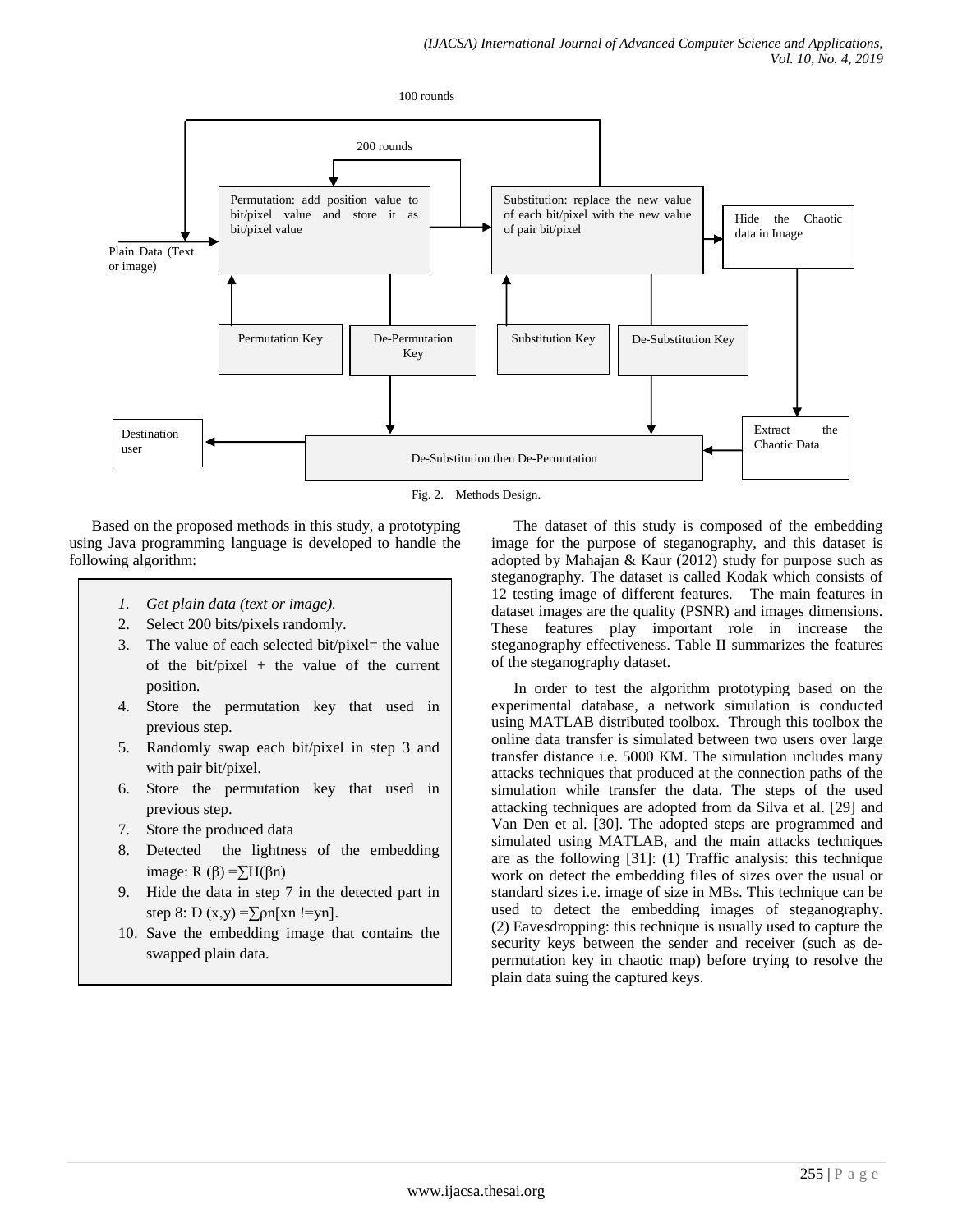| Image<br>Name | Image<br>Type | Image<br><b>Size</b> | Image<br><b>Dimensions</b> | Image<br><b>Ouality</b><br>(PSNR) | Images<br>Color<br>Type |
|---------------|---------------|----------------------|----------------------------|-----------------------------------|-------------------------|
| House         | <b>PNG</b>    | 30.6 KB              | 256*256                    | 25                                | Grayscale               |
| House         | <b>PNG</b>    | 28.3 KB              | 256*256                    | 28                                | Grayscale               |
| House         | <b>PNG</b>    | 25.6 KB              | 256*256                    | 33                                | Grayscale               |
| House         | <b>PNG</b>    | 26.4 KB              | 256*256                    | 39                                | Grayscale               |
| Lena          | <b>PNG</b>    | 129 KB               | 512*512                    | 25                                | Grayscale               |
| Lena          | <b>PNG</b>    | 250 KB               | 512*512                    | 28                                | Grayscale               |
| Lena          | <b>PNG</b>    | 370 KB               | 512*512                    | 33                                | Grayscale               |
| Lena          | <b>PNG</b>    | 400 KB               | 512*512                    | 39                                | Grayscale               |
| Kodak         | <b>PNG</b>    | 511 KB               | 768*512                    | 28                                | Color                   |
| Kodak         | <b>PNG</b>    | 730 KB               | 768*512                    | 30                                | Color                   |
| Kodak         | <b>PNG</b>    | 802 KB               | 768*512                    | 33                                | Color                   |
| Kodak         | <b>PNG</b>    | 818 KB               | 768*512                    | 43                                | Color                   |

TABLE II. FEATURES OF THE STEGANOGRAPHY DATASET

## IV. DISCUSSION AND FINDINGS

As mentioned in the previous section, the proposed algorithm (in integration between steganography and chaotic map) was tested on dataset of 12 embedding images and simulated based on large distance of online data transfer.

The observation of the steganography processes indicates that the colored images of high PSNR (i.e. PSNR> 40 ) would be effective in hide the plain data of image type more than the gray-scale images of  $PSNR < 30$ ; The size of plain images is up to 500 KB. Fig. 3 show embedding image quality before and after hide the plain data of image type. Thus, it is better to secure the plain data of images type using colored plain images.

On the other hand, it is effective to secure textual plain data of size up to 300 KB using gray-scale embedding image of PSNR> 30. Fig. 4 shows the quality affection of embedding image after hide text plain data up to 300KB size. Hence, the gray-scale embedding images of PSNR>=30 is used to hide the plain data of text type.

The effective embedding images are selected to hide the plain data of images and texts. These images are used to apply the proposed algorithm of this study based on the following experimental processes:

- The chaotic map is conducted on the plain data before complete the steganography processes.
- The network simulation is constructed using MATLAB distributed system.
- The embedding images that contain the plan data are transfer over large distances (i.e. 1000, 2000, and 5000 KM).
- The transfer data are attacked using two techniques; traffic analysis and eavesdropping.



Fig. 3. Embedding Image Quality to Hide the Plain Images.



Fig. 4. Embedding Image Quality to Hide the Plain Texts.

The experimental processes conducted on 20 plain data; 10 image messages and 10 texts messages. The sizes of the images messages are between 400-500 KB, and the sizes of the text messages are between 100-300 KB. Fig. 5 shows the analysis of attacking techniques on the embedding files that contain the plain images. The traffic analysis technique fail in detect 8/10 embedding images. Consequently, the eavesdropping attacking technique fails in remap any plain data of the two detected embedding images.

On the other hand, Fig. 6 shows the analysis of attacking techniques on the embedding files that contain the plain texts. The traffic analysis technique fail in detect 9/10 embedding images. Consequently, the eavesdropping attacking technique success on remap meaningful parts of the plain text in the detected embedding image due to success of resolve the remapping keys.

Based on the experimental tests, it can be concluded that the proposed integration between the steganography and chaotic map techniques is effective. 17 out 20 embedding images (85% of all embedding images) are not detected by the attacks. On the other hand, 19 out 20 plain data (95% of the transfer data) are not resolved by the attacks. It is necessary to mentioned that the steganography represent the first defending stage in the proposed security algorithm, and the second defending stage is represented by the chaotic map.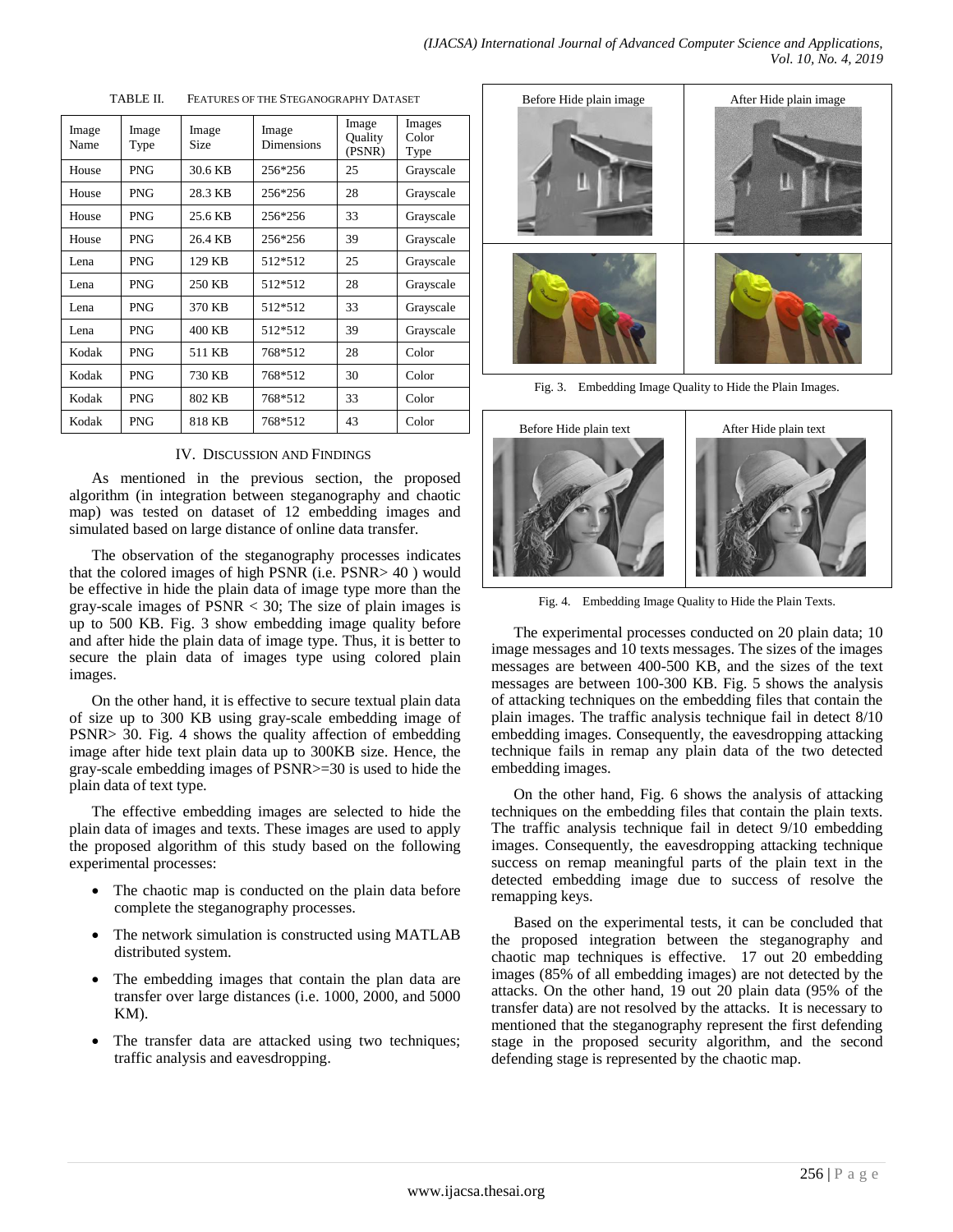



Fig. 5. Attacking on Plain Images.



Fig. 6. Attacking on Plain Texts.

### V. CONCLUSION AND FUTURE WORKS

The various businesses are gain benefit from the online transfer data. Hence, the security of the online transfer data is very important to assure the safety of businesses data. Several security approaches and techniques are reviewed in this study. The objective of this study is to perform the integration between the steganography and chaotic map techniques in order to secure the online data transfer. The proposed algorithm, prototyping, and simulation of the proposed techniques are conducted. The experimental results show the difficulty of attack and resolve the plain data due to difficulty of attack the two integrated security stage in this study. In the future, more experimental tests will be conducted based on different features of the embedding images, different selections of chaotic map, and different sizes of the plain data.

#### **REFERENCES**

- [1] Grabara, J., Kolcun, M., & Kot, S. (2014). The role of information systems in transport logistics. International Journal of Education and Research, 2(2), 1-8.
- [2] Masala, G. L., Ruiu, P., & Grosso, E. (2018). Biometric authentication and data security in cloud computing. In Computer and Network Security Essentials (pp. 337-353). Springer, Cham.
- [3] Haager, J., Sandwith, C., Terrano, J., & Saripalli, P. (2018). U.S. Patent No. 9,990,502. Washington, DC: U.S. Patent and Trademark Office.
- [4] Kulkarni, M. P., Ghumare, S. A., & Kulkarni, A. (2016). Electronic Fund Transfer: A study of security control in selected banks of Pune Region. International Journal on Recent and Innovation Trends in Computing and Communication, 4(5), 486-489.
- [5] Mahajan, M., & Kaur, N. (2012). Adaptive steganography: a survey of recent statistical aware steganography techniques. International Journal of Computer Network and Information Security, 4(10), 76.
- [6] Mollah, M. B., Azad, M. A. K., & Vasilakos, A. (2017). Security and privacy challenges in mobile cloud computing: Survey and way ahead. Journal of Network and Computer Applications, 84, 38-54.
- [7] Liaqat, M., Chang, V., Gani, A., Ab Hamid, S. H., Toseef, M., Shoaib, U., & Ali, R. L. (2017). Federated cloud resource management: Review and discussion. Journal of Network and Computer Applications, 77, 87- 105.
- [8] Hamid, N., Yahya, A., Ahmad, R. B. & Al-Qershi, O. M. 2012. Image Steganography Techniques: An Overview. International Journal of Computer Science and Security (IJCSS) 6(3): 168.
- [9] Nameer, N. & Eman, E. 2007. Hiding a Large Amount of Data with High Security using Steganography Algorithm. Journal of Computer sciences 223-232.
- [10] Kumar, A. & Pooja, K. 2010. Steganography-a Data Hiding Technique. International Journal of Computer Applications IJCA 9(7): 24-28.
- [11] Mishra, M., Singh, P. and Garg, C., 2014. A New algorithm of encryption and decryption of images using chaotic mapping. International Journal of Information & Computation Technology. ISSN, pp.0974-2239.
- [12] Akherfi, K., Gerndt, M., & Harroud, H. (2016). Mobile cloud computing for computation offloading: Issues and challenges. Applied Computing and Informatics.
- [13] Anwar, S., Inayat, Z., Zolkipli, M. F., Zain, J. M., Gani, A., Anuar, N. B., & Chang, V. (2017). Cross-VM cache-based side channel attacks and proposed prevention mechanisms: A survey. Journal of Network and Computer Applications, 93, 259-279.
- [14] Ghomi, E. J., Rahmani, A. M., & Qader, N. N. (2017). Load-balancing algorithms in cloud computing: A survey. Journal of Network and Computer Applications, 88, 50-71.
- [15] Aslam, S., ul Islam, S., Khan, A., Ahmed, M., Akhundzada, A., & Khan, M. K. (2017). Information collection centric techniques for cloud resource management: Taxonomy, analysis and challenges. Journal of Network and Computer Applications.
- [16] Madni, S. H. H., Latiff, M. S. A., & Coulibaly, Y. (2016). Resource scheduling for infrastructure as a service (IaaS) in cloud computing: Challenges and opportunities. Journal of Network and Computer Applications, 68, 173-200.
- [17] Gani, A., Nayeem, G. M., Shiraz, M., Sookhak, M., Whaiduzzaman, M., & Khan, S. (2014). A review on interworking and mobility techniques for seamless connectivity in mobile cloud computing. Journal of Network and Computer Applications, 43, 84-102.
- [18] Bhattacharya, A., & De, P. (2017). A survey of adaptation techniques in computation offloading. Journal of Network and Computer Applications, 78, 97-115.
- [19] Vaezpour, S. Y., Zhang, R., Wu, K., Wang, J., & Shoja, G. C. (2016). A new approach to mitigating security risks of phone clone co-location over mobile clouds. Journal of Network and Computer Applications, 62, 171-184.